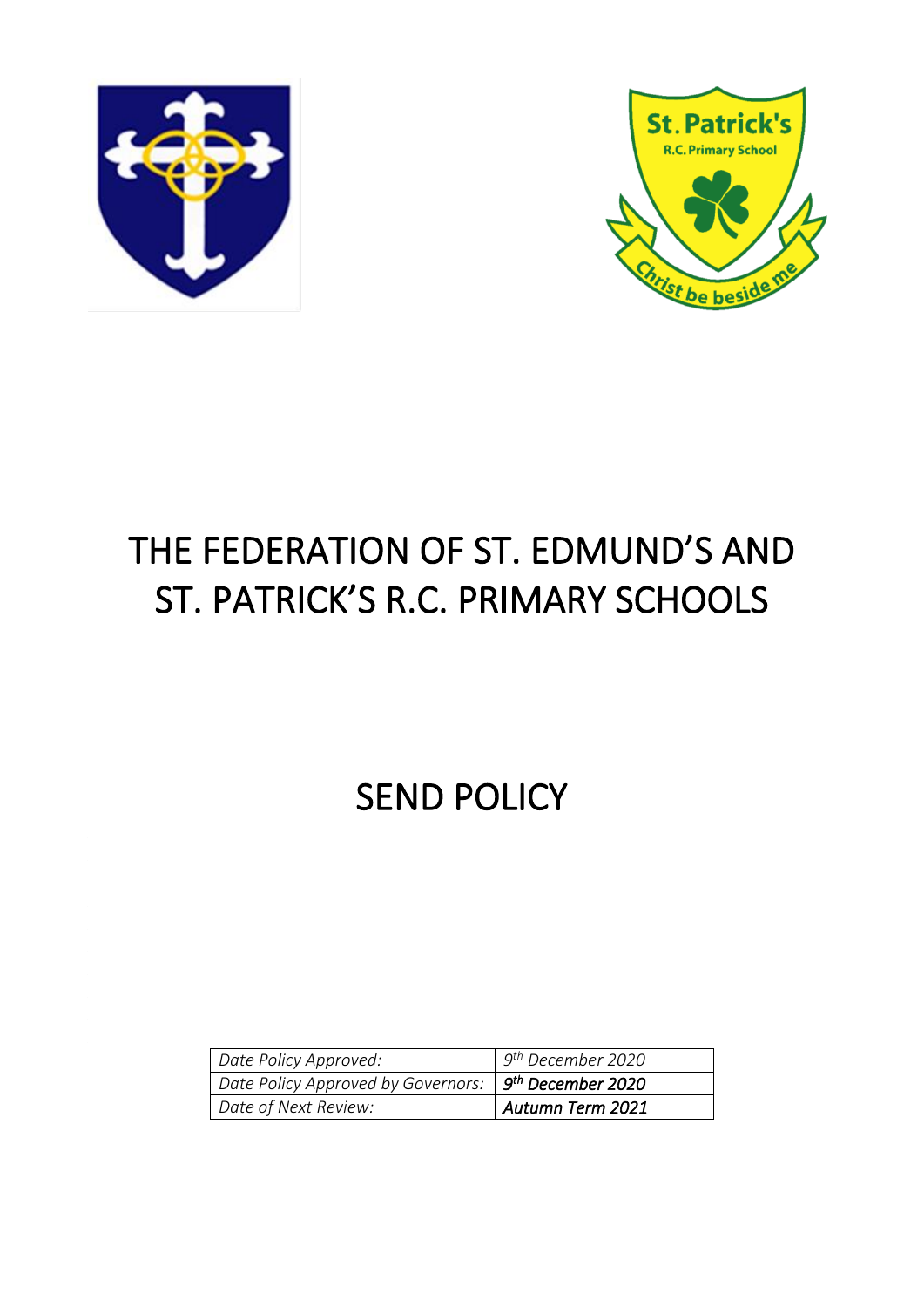### SEND POLICY

We come to a Roman Catholic School and so believe that Jesus was born, died and rose again for everyone. We aim to help, encourage and show God's way to our families, making sure that our Catholic traditions and faith are kept alive. Each year at school, we learn a little bit more about our faith so that we can grow to love God and each other more.

*At our schools, we seek at all times to be a witness to Jesus Christ. We remember this when putting our policies into practice. Therefore, this policy will reflect the Catholic identity and mission of our schools and the values it proclaims.*

*The Federation of St. Edmund's & St. Patrick's is committed to safeguarding and promoting the welfare of children and expects all governors, staff, parents and volunteers to share this commitment.*

This policy sets out the steps that The Federation of St Edmund's & St Patrick's will take to ensure full access to learning for all children who have special educational needs and disability when attending our schools. The policy is also linked to our Safeguarding policy and Single Equality Scheme. This policy has been developed to ensure that all adults in the federation of St Edmund's & St Patrick's R.C. Primary Schools are working together to ensure all SEND children are accessing a full and rounded education. This policy has been reviewed by staff, presented & discussed at the Full Governing Body on the 9<sup>th</sup> December 2020 This policy was published on  $10^{th}$ December 2020 and will be reviewed annually.

The Federation of St Edmund's and St Patrick's has a named SEND Coordinator, Mrs Michelle Shaw and a named Governor responsible for SEND, Mrs Yvonne Kinsey. They ensure that the SEND policy works within the guidelines and inclusion policies of the Code of Practice (2014), the Local Education Authority and other policies current within the school

*It is our belief that all children have an equal right to a full and rounded education which will enable them to achieve their full potential. We use our best endeavours to secure special educational provision for pupils for whom this is required, that is 'additional to and different from' that provided within the differentiated curriculum to better respond to the four areas of need identified in the new Code of Practice (September 2014)*

- Communication and interaction
- Cognition and learning
- Social, mental and emotional health
- Sensory/physical

#### What are special educational needs?

'A child or young person has a special educational need if he or she has a learning difficulty or disability which calls for additional provision to be made for him or her. A learning difficulty or disability is a significantly greater difficulty in learning that the majority of others of the same age. Special education provision means educational or training provision that is additional to, or different from, that made generally to others of the same age in a mainstream setting in England. Health care or social care provision which educates of trains a child or young person is to be treated as special educational provision.' *(Code of Practice 2014)*

This policy details how, at both schools we will do our best to ensure that the necessary provision is made for any pupil who has special educational needs and disabilities and that those needs are known to all those who will be working with them. We will ensue that teachers are able to identify and provide for those pupils with special educational needs, allowing them to join in all school activities.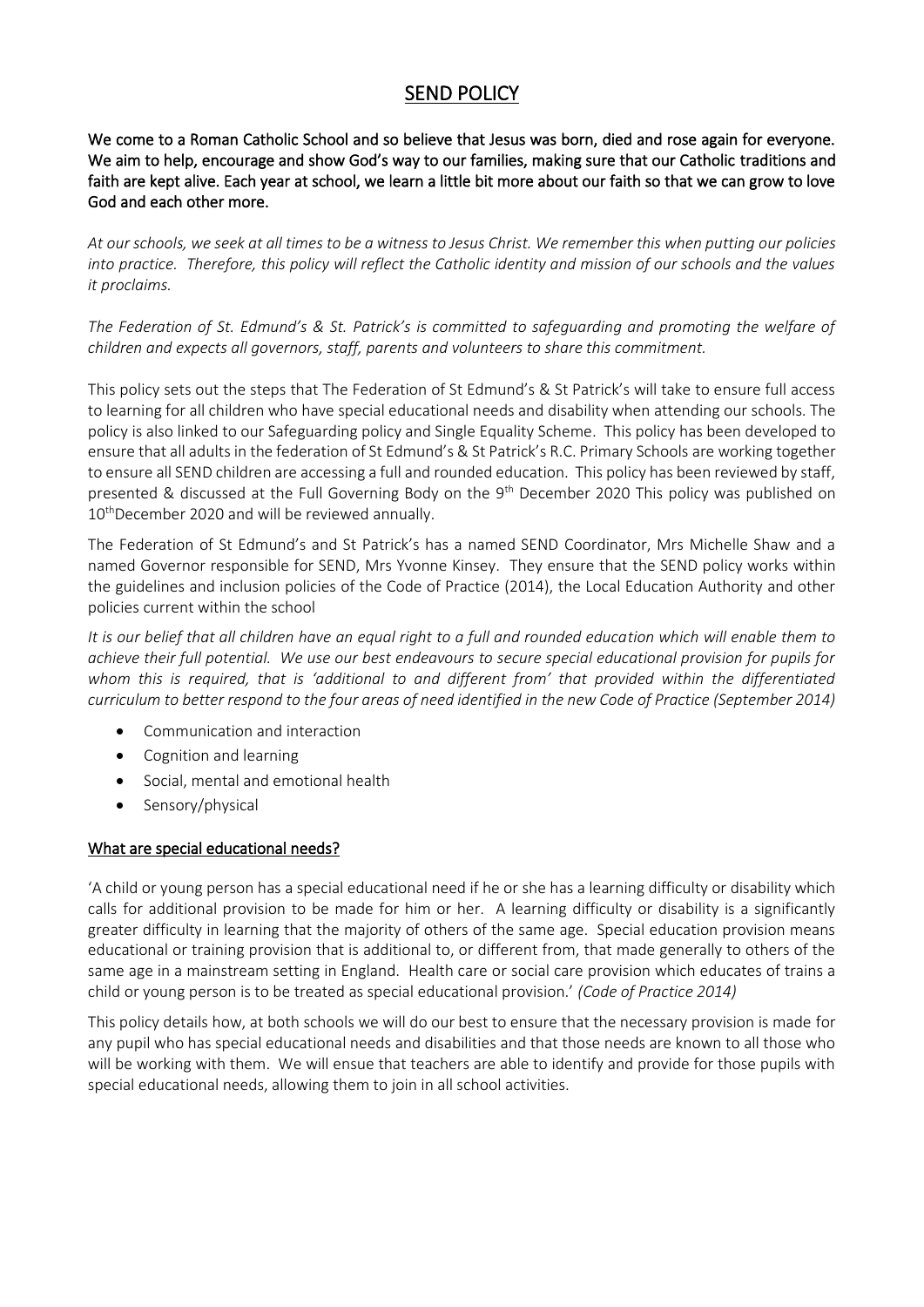#### Aims and Objectives

#### The aims of this policy are:

- to create an environment that meets the special educational needs of each child in order that they can achieve their learning potential and engage in activities alongside pupils who do not have SEND.
- to request, monitor and respond to parents/carers and pupils views in order to evidence high levels of confidence and partnership.
- to make clear the expectations of all partners in the process.
- to ensure a high level of staff expertise to meet pupil need, through well targeted continuing professional development.
- to ensure support for pupils with medical conditions are fully included in all school activities by ensuring consultation with health and social care professionals.
- to identify the roles and responsibilities of all staff in providing for children's special educational needs and disabilities.
- through reasonable adjustments to enable all children to have full access to all elements of the school curriculum.
- During periods of full or partial school closure all children with SEND are able to access learning.
- to work in cooperation and productive partnerships with Salford Diocese, the Local Education Authority and other outside agencies, to ensure there is a multi-professional approach to meeting the needs of all vulnerable learners.

#### Equal Opportunities and Inclusion

It is important that in each school we meet the diverse needs of pupils to ensure inclusion for all and that all pupils are provided with opportunity to reach their full potential. We also measure and assess the impact regularly through meetings with our SEND coordinator and individual teachers to ensure all children have equal access to succeeding in this subject.

#### Through appropriate curricular provision, we respect the fact that children:

- $\triangleright$  have different educational and behavioural needs and aspirations
- $\triangleright$  require different strategies for learning
- $\triangleright$  acquire, assimilate and communicate information at different rates
- $\triangleright$  need a range of different teaching approaches and experiences both in school and during home learning.

#### Teachers respond to children's needs by:

- $\triangleright$  providing support for children who need help with communication, language and literacy.
- $\triangleright$  planning to develop children's understanding through the use of all available senses and experiences.
- $\triangleright$  planning for children's full participation in learning, and in physical and practical activities.
- $\triangleright$  planning appropriate home learning when it is required.
- $\triangleright$  helping children to manage and own their behaviour and to take part in learning effectively and safely.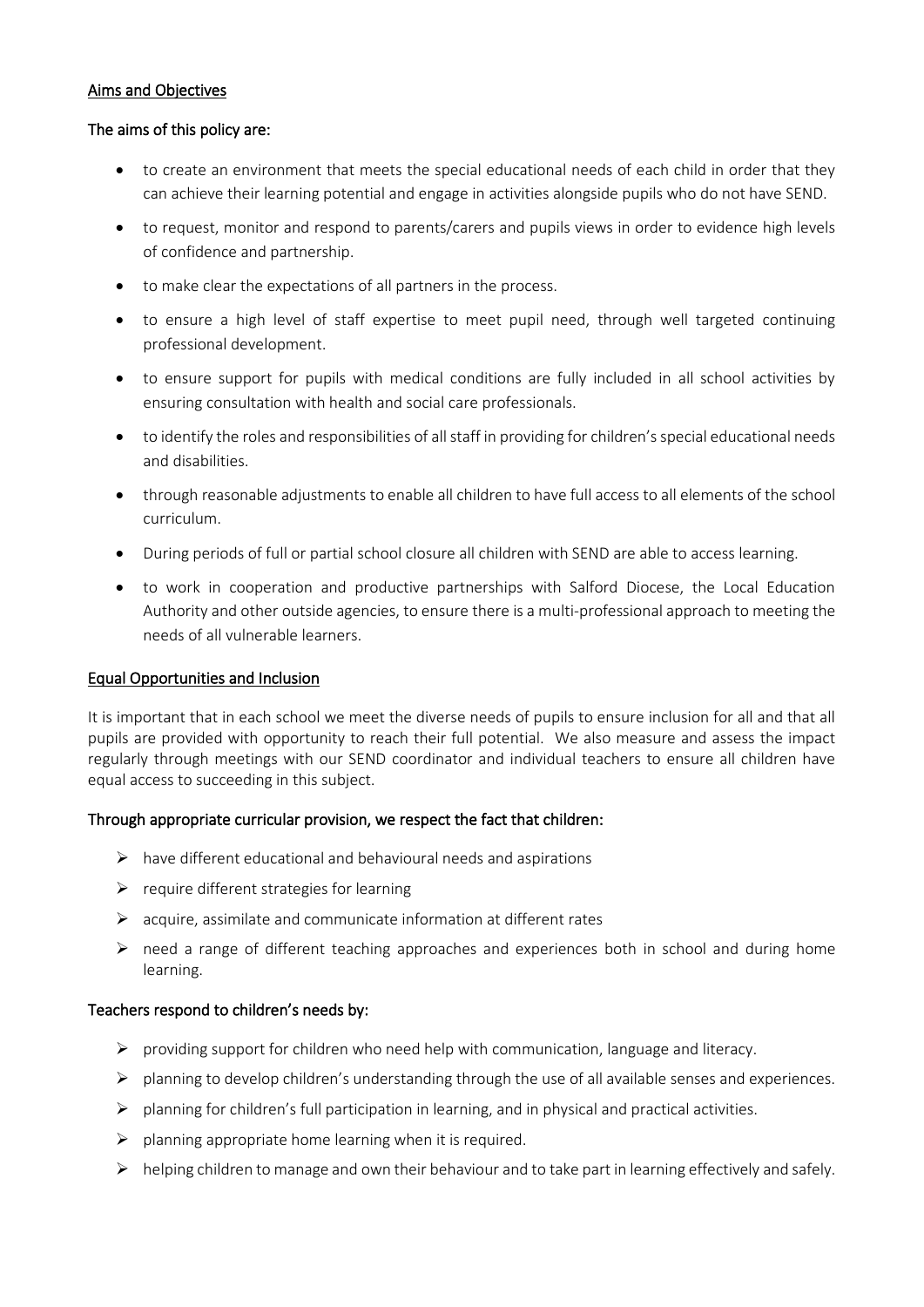$\triangleright$  helping individuals to manage their emotions, particularly trauma or stress, and to take part in learning.

#### Identification, Assessment and Provision

Provision for children with special educational needs is a matter for the whole school.

The Governing body, the school's Executive head teacher, the SEND Coordinator and all other members of staff, particularly class teachers and teaching assistants, have important day–to–day responsibilities.

#### All teachers are teachers of children with special educational needs.

The schools will assess each child's current levels of attainment on entry in order to ensure that they build on the patterns of learning and experience already established during the child's pre-school years. If the child already has an identified special educational need and disability, this information may be transferred from other partners in their Early Years setting to the class teacher and SEND Coordinator and they will use this information to:

- Provide starting points for the development of an appropriate curriculum
- Identify and focus attention on action to support the child within the class.
- Use the assessment processes to identify any learning difficulties.
- Ensure ongoing observation and assessments provide regular feedback about the child's achievements and experiences to form the basis for planning the next steps of the child's learning.

The identification and assessment of the special educational needs of children whose first language is not English requires particular care. Where there is uncertainty about a particular child, a teacher will look carefully at all aspects of the child's performance in different subjects to establish whether the problems are due to limitations in their command of English or arises from special educational needs.

#### Pastoral Support

Within the Federation of St Edmund's and St Patrick's all staff promote the emotional well-being of every child. Children that are identified as having additional needs will be provided with support through the whole school approach to building wellbeing and resilience. At our schools we have the happy minds curriculum and staff are trained on delivering this.

#### The Role of The SENCO and what Provision looks like at The Federation of St. Edmund's and St. Patrick's.

The Special Educational Needs and Disability Co-ordinator's [SEND Coordinator] responsibilities include:

- Overseeing the day-to-day operation of the school's SEND policy
- Co-ordinating provision for children with SEND
- Liaising with and advising fellow teachers
- Overseeing the records of all children with SEND
- Liaising with parents of children with SEND
- Contributing to the in-service training of staff
- Liaising with local high schools so that support is provided for Y6 pupils as they prepare to transfer
- Liaising with external agencies including support and educational psychology services, school health, CAMHS, health and social services and voluntary bodies

• Co-ordinating and developing school based strategies for the identification and review of children with SEND

• Making regular visits to classrooms to monitor the progress of children on the School Register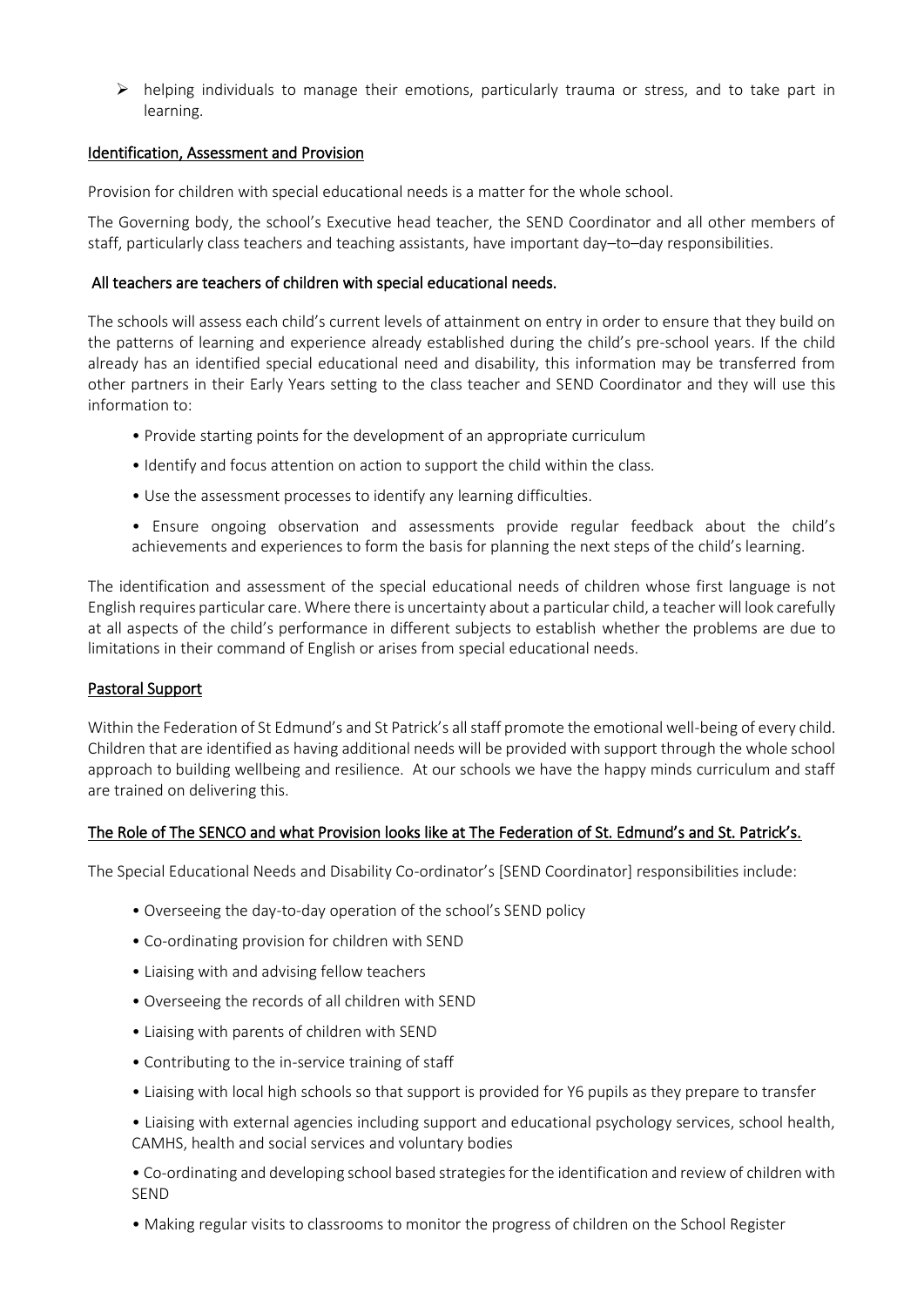• Ensure that all children can access learning remotely in the event of a whole school or partial school closure.

#### Monitoring Children's Progress

The school's system for observing and assessing the progress of individual children will provide information about areas where a child is not progressing satisfactorily.

Under these circumstances, teachers may need to consult the SEND Coordinator to consider what else might be done. The SEND Coordinator will use the Manchester matching provision to need tool kit to support identifying the needs of the children. This review might lead to the conclusion that the pupil requires help over and above that which is normally available within the particular class or subject.

The key test of the need for action is that current rates of progress are below the expected level.

Adequate progress can be identified as that which:

- Prevents the attainment gap between the child and his/her peers from widening.
- Diminishes the difference between the child and his/her peers.
- Betters the child's previous rate of progress.
- Ensures access to the full curriculum both in school and at home.
- Demonstrates an improvement in self-help, social or personal skills.
- Demonstrates improvements in the child's behaviour.

In order to help children with special educational needs, the Federation of St Edmund's & St. Patrick's will adopt a graduated response. This may see us using specialist expertise if as a school we feel that our interventions are still not having an impact on the individual. The school will record the steps taken to meet the needs of individual children through the use of an IEP (Individual Education Plan) and our school's provision map and the SEND Coordinator will have responsibility for ensuring that records are kept and available when needed.

If we refer a child for statutory assessment/Education Health and Care Plan, we will provide the LA with a record of our work with the child to date.

When any concern is initially noticed it is the responsibility of the class teacher to take steps to address the issue. Parents may be consulted and specific intervention put in place and monitored for a period. If no progress is noted after this time the child may be added to the school SEND register with parental permission.

The class teacher after discussion with the SEND Coordinator will then provide additional interventions that are additional to those provided as part of the school's differentiated curriculum and the child will be given individual learning targets which will be applied within the classroom.

These targets will be monitored by the class teacher and teaching assistants within the class and reviewed formally with the SEND Coordinator, parents and young person (if appropriate).

Reasons for a child being added to the SEND register may include the fact that he/she:

- Makes little or no progress, even when teaching approaches are targeted particularly in a child's identified area of weakness.
- Shows signs of difficulty in developing English or Mathematics skills which result in poor attainment in some curriculum areas.
- Presents persistent emotional or behavioural difficulties which are not improved by the behaviour management techniques usually employed in the school.
- Has sensory or physical problems, and continues to make little or no progress, despite the provision of specialist equipment.
- Has communication and / or interaction difficulties and continues to make little or no progress.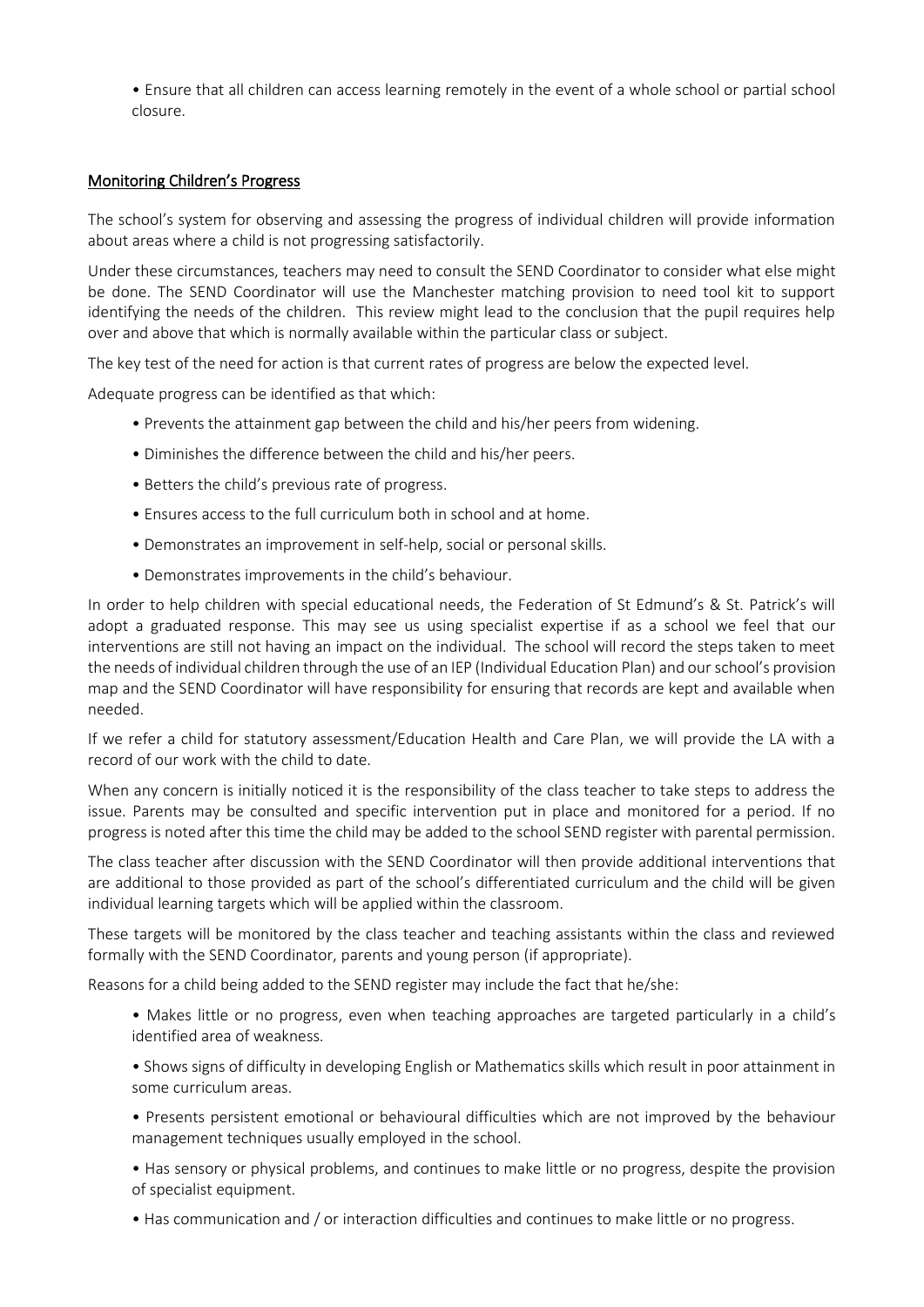#### Partnership with parents

Partnership plays a key role in enabling children and young people with SEND to achieve their potential. Parents hold key information and have knowledge and experience to contribute to the shared view of a child's needs. All parents of children with special educational needs will be treated as partners given support to play an active and valued role in their child's education.

Children and young people with special educational needs often have a unique knowledge of their own needs and their views about what sort of help they would like. Where appropriate, they will be encouraged to contribute to the assessment of their needs, the review and transition process.

The school website contains details of our policy for special educational needs, the special educational needs information report including the arrangements made for children in our school with special educational needs. At all stages of the special needs process, the school keeps parents fully informed and involved. We take account of the wishes, feelings and knowledge of parents at all stages.

We encourage parents to make an active contribution to their child's education and have parent meetings three times a year to share the progress of special needs children with their parents. We inform the parents of any outside intervention and share the process of decision-making by providing clear information relating to the education of their child.

Parents are welcome to make an appointment to speak with the SEND Coordinator should they have any concerns regarding their child's educational needs.

#### The Nature of Intervention

The SEND Coordinator and the child's class teacher will decide on the action needed to help the child progress in the light of earlier assessments.

This may include:

- Different learning materials or specialist equipment.
- Some group or individual support, which may involve small groups of children being withdrawn to work with the SEND Coordinator; or, with TA support or other Wave 3 intervention.
- Extra adult time to devise/administer the nature of the planned intervention and also to monitor its effectiveness.
- Staff development and training to introduce more effective strategies.

After initial discussions with the SEND Coordinator, the child's class teacher will be responsible for working with the child on a daily basis and ensuring delivery of any individualised programme in the classroom. Parents will continue to be consulted and kept informed of the action taken to help their child, and of the outcome of any action.

The SEND Coordinator will support further assessment of the child where necessary, assisting in planning for their future needs in discussion with colleagues and parents.

#### The use of outside agencies

These services may become involved if a child continues to make little or no progress despite considerable input and adaptations. They will use the child's records to establish which strategies have already been employed and which targets have previously been set.

The external specialist may act in an advisory capacity or provide additional specialist assessment or be involved in teaching the child directly. The child's Individual targets will set out strategies for supporting the child's progress. These will be implemented, at least in part, in the normal classroom setting. The delivery of the interventions recorded in the IEP continues to be the responsibility of the class teacher.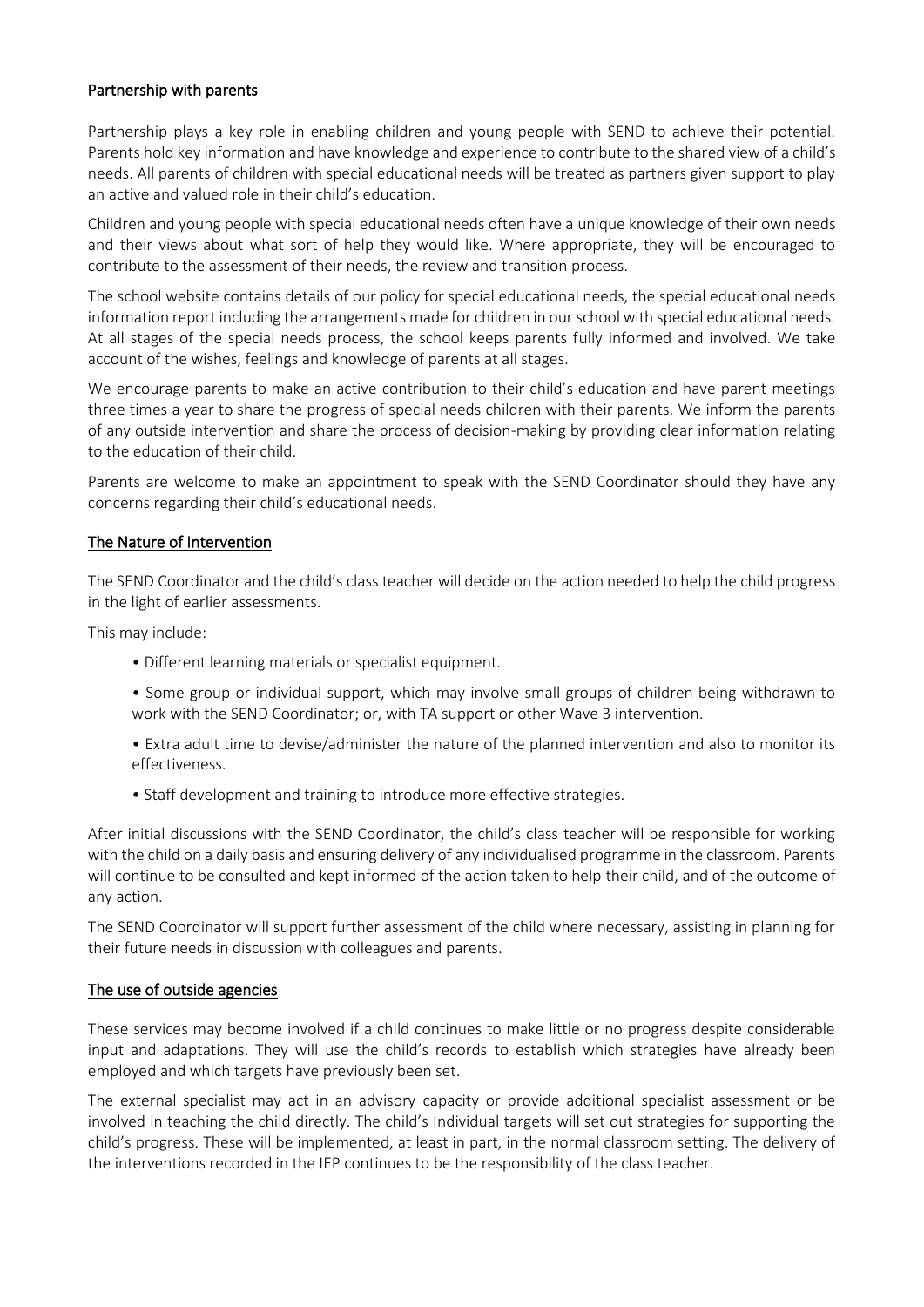Outside agencies may become involved if the child:

- Continues to make little or no progress in specific areas over a long period.
- Continues working at National Curriculum levels substantially below that expected of children of a similar age.
- Continues to have difficulty in developing literacy and mathematical skills.
- Has emotional or behavioural difficulties which regularly and substantially interfere with the child's own learning or that of the class group.
- Has sensory or physical needs and requires additional specialist equipment or regular advice or visits by a specialist service.
- Has ongoing communication or interaction difficulties that impede the development of social relationships and cause substantial barriers to learning.
- If there is the need for an Early Help Assessment (EHA) which involves close liaison with external support services through multi-agency meetings.
- Despite having received intervention, the child continues to fall behind the level of his peers.

#### School Request for Education Health and Care Plans

A request will be made by the school to the LA if the child has demonstrated significant cause for concern. The LA will be given information about the child's progress over time and will also receive documentation in relation to the child's special educational needs and any other action taken to deal with those needs, including any resources or special arrangements put in place.

The evidence will include:

- Previous individual education plans and targets for the pupil
- Records of regular reviews and their outcomes. (Assess, Plan, Do, Review Cycles)
- Records of the child's health and medical history where appropriate
- Attainment and progress in Reading, Writing, Spellings & Maths (either teacher assessment or GL assessments)
- Education and other assessments, for example from an advisory specialist support teacher or educational psychologist.
- Views of the parents.
- Views of the child.
- Records of Team around the Child Meetings.

The parents of any child who is referred for statutory assessment/educational health and care plans will be kept fully informed of the progress of the referral.

Children with an Education, Health and Care Plans will be reviewed annually. When this coincides with transfer to high school, the SEND Coordinator from the high school will be invited into school for the Annual Review. When a child is in Year 5 the local authority will be invited to the annual review so that we can gain information on the child's and parent's views on their high school application.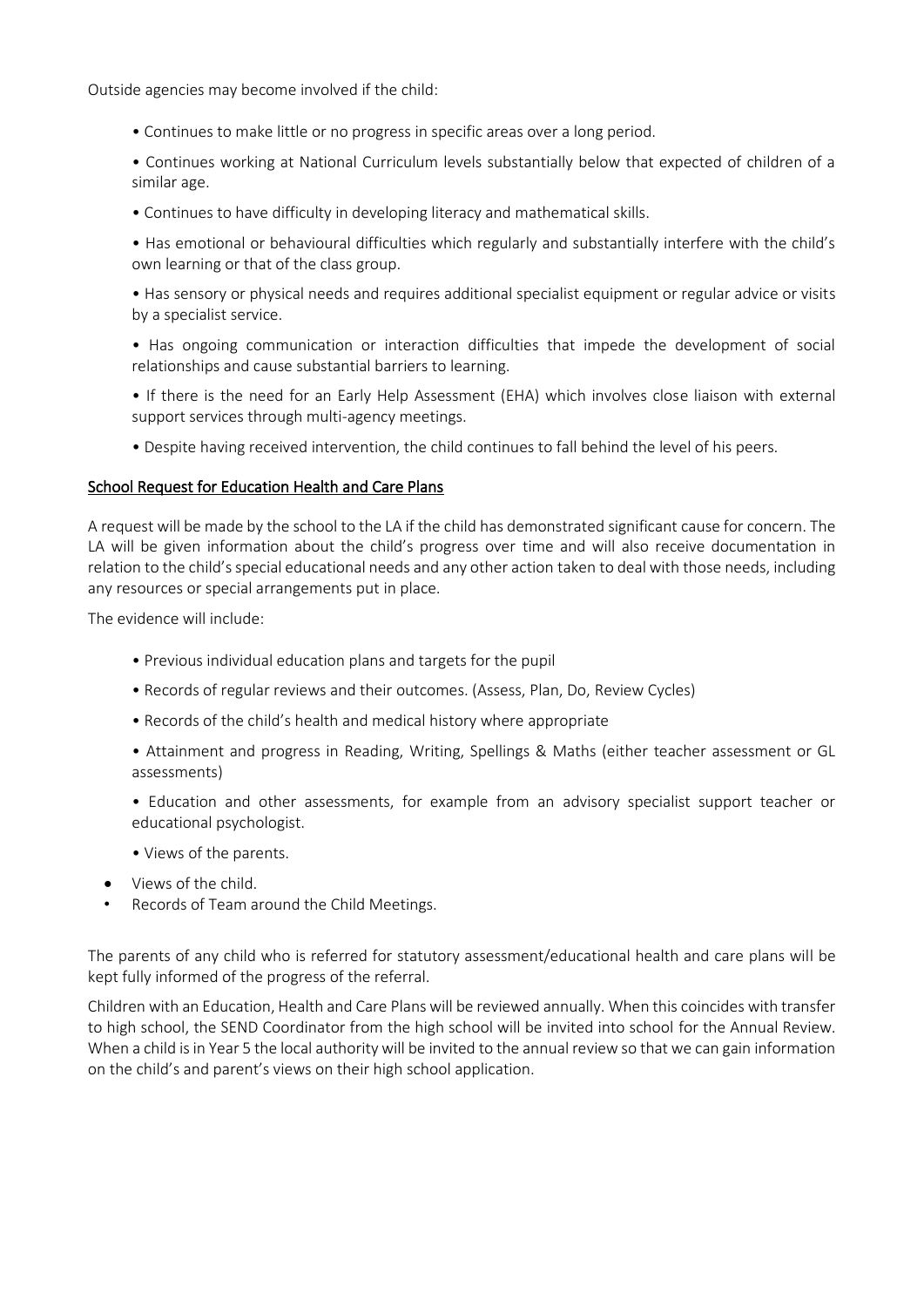#### Individual Education Plans

Strategies employed to enable the child to progress will be recorded within an Individual Education Plan which will include information about:

- The short term targets set for the child
- The teaching strategies to be used
- The provision to be put in place
- How the targets will help the child in their learning
- What they are responsible for
- How the child can be successful
- The review date
- The child's views will be sought and taken into account, as will those of the parents, whose support is vital if progress is to be achieved and maintained.

#### Access to the Curriculum

All children have an entitlement to a broad and balanced curriculum, which is differentiated to enable children to understand the relevance and purpose of learning activities and experience levels of understanding and rates of progress that bring feelings of success and achievement.

Teachers use a range of strategies to meet children's special educational needs.

Lessons have clear learning objectives and staff differentiate work appropriately and use assessment to inform the next stage of learning.

All children on the special needs register have an Individual Education Plan with individual targets. We support children in a manner that acknowledges their entitlement to share the same learning experiences that their peers enjoy. Wherever possible, we do not withdraw children from the classroom situation.

There are times though when, to maximise learning, we ask the children to work in small groups, or in a oneto-one situation outside the classroom.

All children on the special educational needs register will be encouraged to participate in extracurricular activities.

In the event of a school closure or partial closure all children are entitled to access home learning and this will be done through either a work pack or online learning activities on class dojo whichever is appropriate.

#### Allocation of resources

The SEND Coordinator, alongside the Executive Headteacher is responsible for the operational management of the specified and agreed resourcing for special needs provision within the school, including the provision for children with Education, Health and Care Plans of special educational needs and Education Health and Care plans.

The Executive Headteacher informs the governing body of how the funding allocated to support special educational needs has been employed.

The Executive Headteacher and the SEND Coordinator meet annually to agree on how to use funds directly related to Education, Health and Care Plans.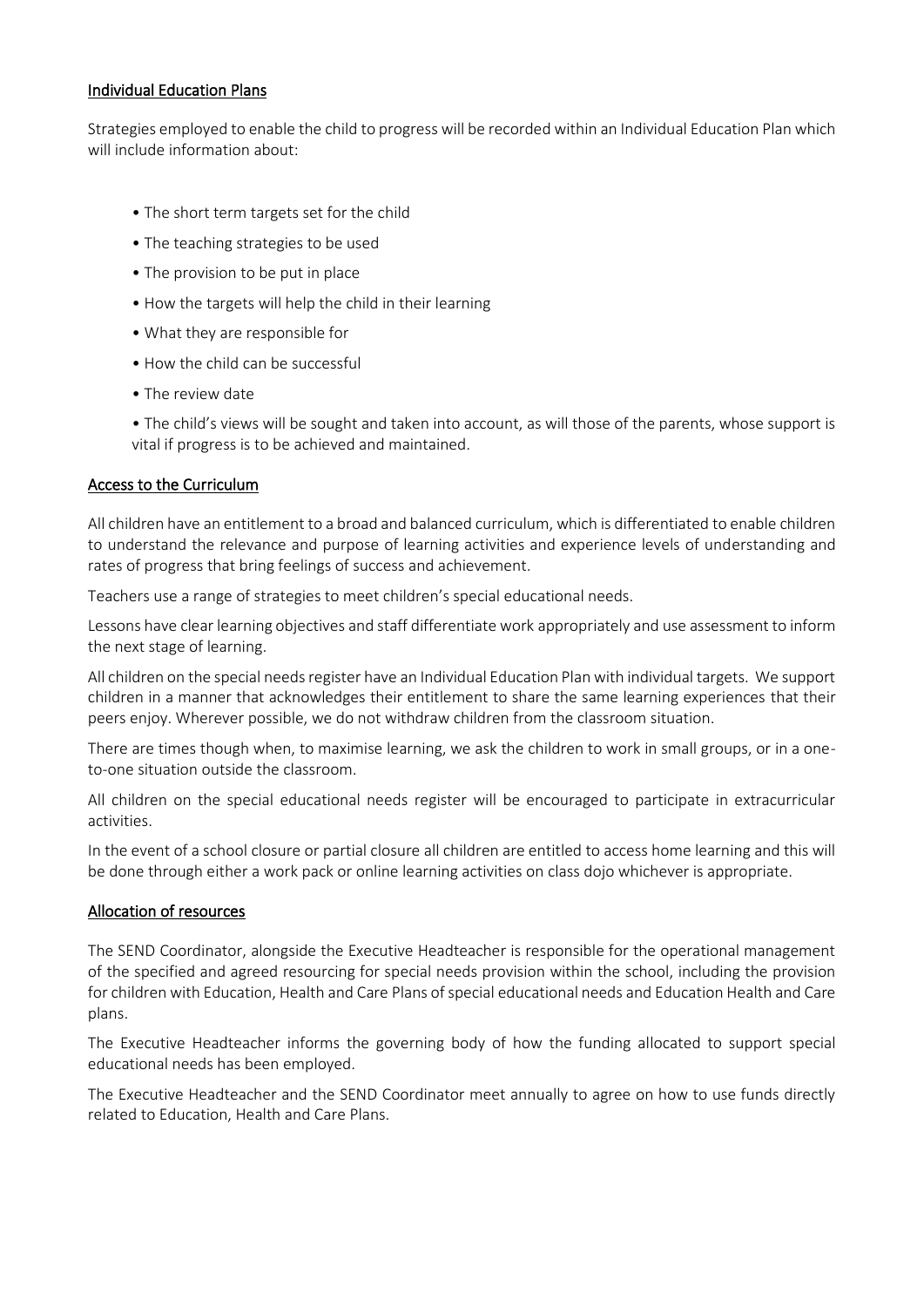#### The role of the Governing body

The Governing body challenges the school and its members to secure necessary provision for any pupil identified as having special educational needs.

They ask probing questions to ensure all teachers are aware of the importance of providing for these children and ensure that funds and resources are used effectively.

The governing body has decided that children with special educational needs will be admitted to the school in line with the school's agreed admissions policy.

The Governing Body reviews this policy annually and considers any amendments in light of the annual review findings. The Head teacher reports the outcome of the review to the full governing body.

#### Monitoring and evaluation

The SEND Coordinator monitors the movement of children within the SEND system in school and provides staff and governors with regular summaries of the impact of the policy on the practice of the school.

They are involved in supporting teachers and in drawing up Individual Education Plans for children. The SEND Coordinator and the Headteacher hold regular meetings to review the work of the school in this area.

In addition, the SEND Coordinator and the named governor with responsibility meet to discuss special educational needs at The Federation of St Edmund's & St Patrick's every term.

The outcomes of the review of the SEND policy will inform the targets set and outlined in the SEND action plan and SEND audit.

#### Transition and Accessibility

We encourage all new children and parents to visit the school prior to starting. They will be able to have a tour of the building, meet the class teachers and see the environment their child will be learning in. Parents will also be able to speak to a member of staff and any important information can be passed over at this point.

If your child is due to enter the EYFS they will be given a welcome pack with systems and routines. A home visit will also be arranged. If they are transferring from another setting the nursery staff will make contact with the other setting and arrange a visit to observe the child in their current setting and speak to the staff currently working with your child.

If a child is entering our school into Year  $1 - 6$  we will contact the previous school to gather information to support in year transitions from other schools. Meetings are held with the previous school if it is felt necessary.

When the children are preparing to move to high school visits to the school are arranged. For children with SEND additional visits are arranged. A synopsis of the child's needs is also sent up to the school for distribution amongst staff if parents are in agreement. We ensure all relevant paperwork is passed on and all needs are discussed and understood. If a child has an Education, Health and Care Plan the high school will be invited into our school to meet with parents, class teacher and SEND coordinator.

Transitions within school are carefully planned and opportunities to visit new classroom are arranged. We also have handover meeting where the specific needs, strategies and techniques to support children are discussed.

#### Complaints procedures

If a parent wishes to discuss their child's educational needs or are unhappy about something regarding their child's schooling in the first instance they should contact the class teacher. They will then be referred to the schools complaint's policy.

The parents of pupils with disabilities have the right to make disability discrimination claims to the first-tier SEND tribunal if they believe that our school has discriminated against their children.

They can make a claim about alleged discrimination regarding: